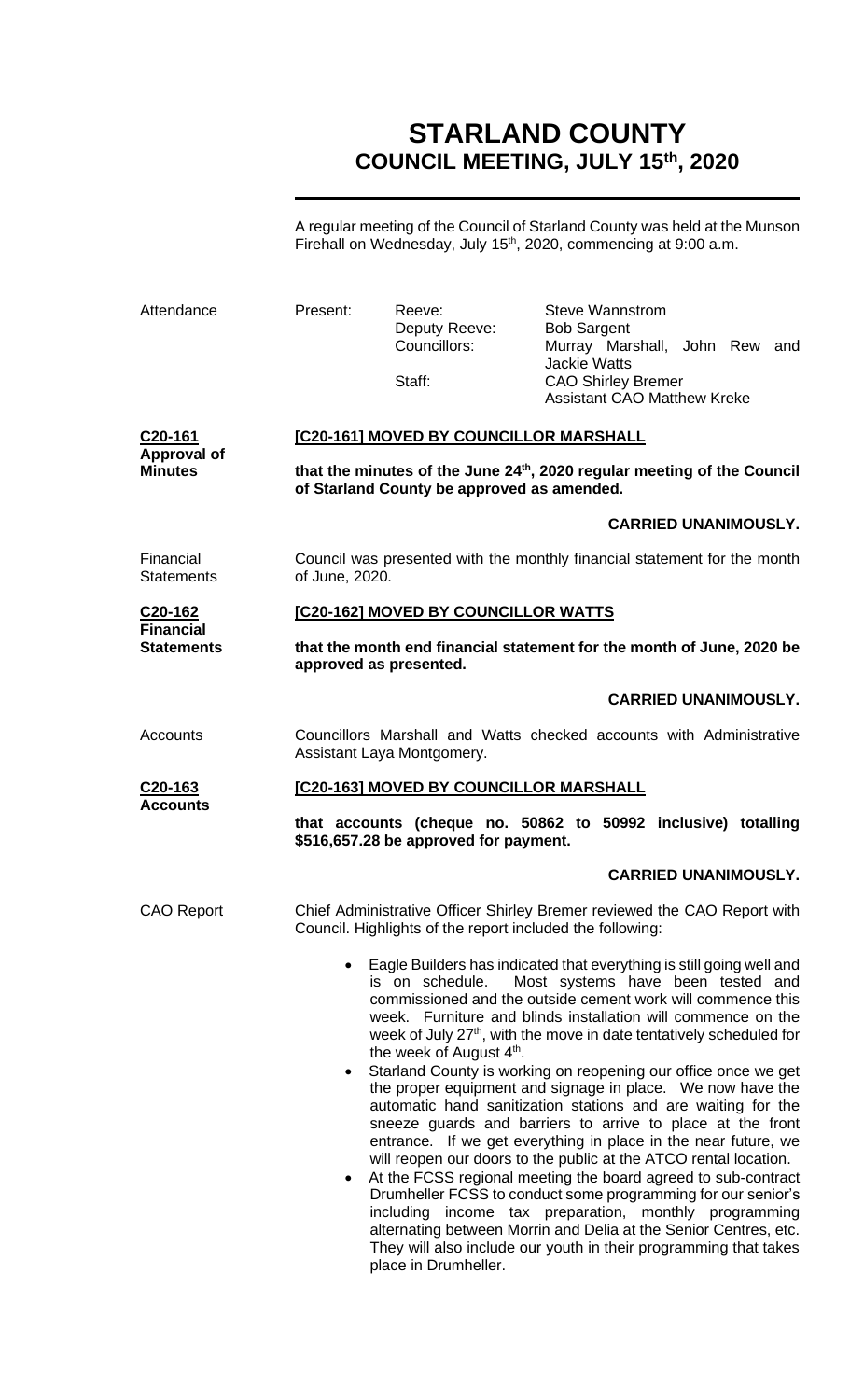| Attendance and<br><b>PW Report</b>                         | At 9:30 a.m. PW Supervisor Ken Menage attended the meeting and<br>reviewed the PW Report with Council. Highlights of his report included the<br>following:                                                                                                                                                                                                                                                                                                                                                                                                                                                                                                                                                                                                                                                                                                                                                                         |  |  |
|------------------------------------------------------------|------------------------------------------------------------------------------------------------------------------------------------------------------------------------------------------------------------------------------------------------------------------------------------------------------------------------------------------------------------------------------------------------------------------------------------------------------------------------------------------------------------------------------------------------------------------------------------------------------------------------------------------------------------------------------------------------------------------------------------------------------------------------------------------------------------------------------------------------------------------------------------------------------------------------------------|--|--|
|                                                            | The PW Crew have been hauling and placing pit run, doing<br>$\bullet$<br>culvert repairs, re-gravelling and installing no trespassing signs.<br>The Shop Crew have been working on approximately 41 pieces<br>of equipment and driving trucks and helping out with labour<br>projects.<br>Gradermen have been blading roads and working the re-gravel<br>$\bullet$<br>program.<br>Ken has been working on the gravel pit application, working on<br>$\bullet$<br>an ATCO powerline move, getting ready for the move to the new                                                                                                                                                                                                                                                                                                                                                                                                     |  |  |
|                                                            | building and working on the five-year capital plan.                                                                                                                                                                                                                                                                                                                                                                                                                                                                                                                                                                                                                                                                                                                                                                                                                                                                                |  |  |
| BF.8323 Repair<br><b>Tenders</b>                           | We have received tenders from two companies for the repair work to Bridge<br>File 8323. The lowest was from Bridgeman Services for \$188,963.25.<br>The funds were not included in the original 2020 capital budget, however<br>these funds will be drawn from un-allocated Federal Gas Tax Fund grant<br>funding.                                                                                                                                                                                                                                                                                                                                                                                                                                                                                                                                                                                                                 |  |  |
| C <sub>20</sub> -164<br><b>Bridge</b>                      | [C20-164] MOVED BY COUNCILLOR WATTS                                                                                                                                                                                                                                                                                                                                                                                                                                                                                                                                                                                                                                                                                                                                                                                                                                                                                                |  |  |
| Repair                                                     | that Starland County accept the tender received from Bridgeman<br>Services in the amount of \$188,963.25 for the replacement of the<br>girders on Bridge File 8323.                                                                                                                                                                                                                                                                                                                                                                                                                                                                                                                                                                                                                                                                                                                                                                |  |  |
|                                                            | <b>CARRIED UNANIMOUSLY.</b>                                                                                                                                                                                                                                                                                                                                                                                                                                                                                                                                                                                                                                                                                                                                                                                                                                                                                                        |  |  |
| New Office/Shop<br><b>Change Orders</b>                    | We have received several quotes from Eagle Builders and others in regards<br>to additional items for the new office/shop building. The first is for the<br>hauling of pit run for site prep which has already been approved due to time<br>While we requested a larger depth of gravel for the shop<br>considerations.<br>yard there was a bigger requirement than was originally anticipated. There<br>is no final cost estimate from Eagle as Starland will be paying the<br>contractors, Dave Hodge, Roger Hodge and Brad Primrose by the hour.<br>The second item is for a curtain wall to separate the top floor of the parts<br>room from the main shop area. The third item is for parts room shelving<br>which received two quotes the lowest of which was from Westbow Systems<br>which is doing the rolling shelving in the filing room.  The final quote is from<br>Eagle Builders for painting the generator building. |  |  |
| C <sub>20</sub> -165                                       | [C20-165] MOVED BY COUNCILLOR WATTS                                                                                                                                                                                                                                                                                                                                                                                                                                                                                                                                                                                                                                                                                                                                                                                                                                                                                                |  |  |
| <b>New Shop</b><br><b>Curtainwall</b>                      | that Starland County purchase a new 70' Total Curtain Enclosure<br>System from Shippers Supply of Red Deer, Alberta for a total of<br>\$5,302.50 including GST.                                                                                                                                                                                                                                                                                                                                                                                                                                                                                                                                                                                                                                                                                                                                                                    |  |  |
|                                                            | <b>CARRIED UNANIMOUSLY.</b>                                                                                                                                                                                                                                                                                                                                                                                                                                                                                                                                                                                                                                                                                                                                                                                                                                                                                                        |  |  |
| C <sub>20</sub> -166<br><b>New Shop</b><br><b>Shelving</b> | [C20-166] MOVED BY DEPUTY REEVE SARGENT                                                                                                                                                                                                                                                                                                                                                                                                                                                                                                                                                                                                                                                                                                                                                                                                                                                                                            |  |  |
|                                                            | that Starland County negotiate with Westbow Systems of Red Deer,<br>Alberta for the purchase of a complete two-floor parts shelving system<br>for the new shop building.                                                                                                                                                                                                                                                                                                                                                                                                                                                                                                                                                                                                                                                                                                                                                           |  |  |
|                                                            | <b>MOTION CARRIED.</b>                                                                                                                                                                                                                                                                                                                                                                                                                                                                                                                                                                                                                                                                                                                                                                                                                                                                                                             |  |  |
| C <sub>20</sub> -167<br><b>Painting New</b>                | [C20-167] MOVED BY COUNCILLOR MARSHALL                                                                                                                                                                                                                                                                                                                                                                                                                                                                                                                                                                                                                                                                                                                                                                                                                                                                                             |  |  |
| Generator<br><b>Building</b>                               | that Starland County contract with Eagle Builders of Blackfalds,<br>Alberta to paint the new generator building for \$1,430.00 plus GST.                                                                                                                                                                                                                                                                                                                                                                                                                                                                                                                                                                                                                                                                                                                                                                                           |  |  |

**MOTION DEFEATED.**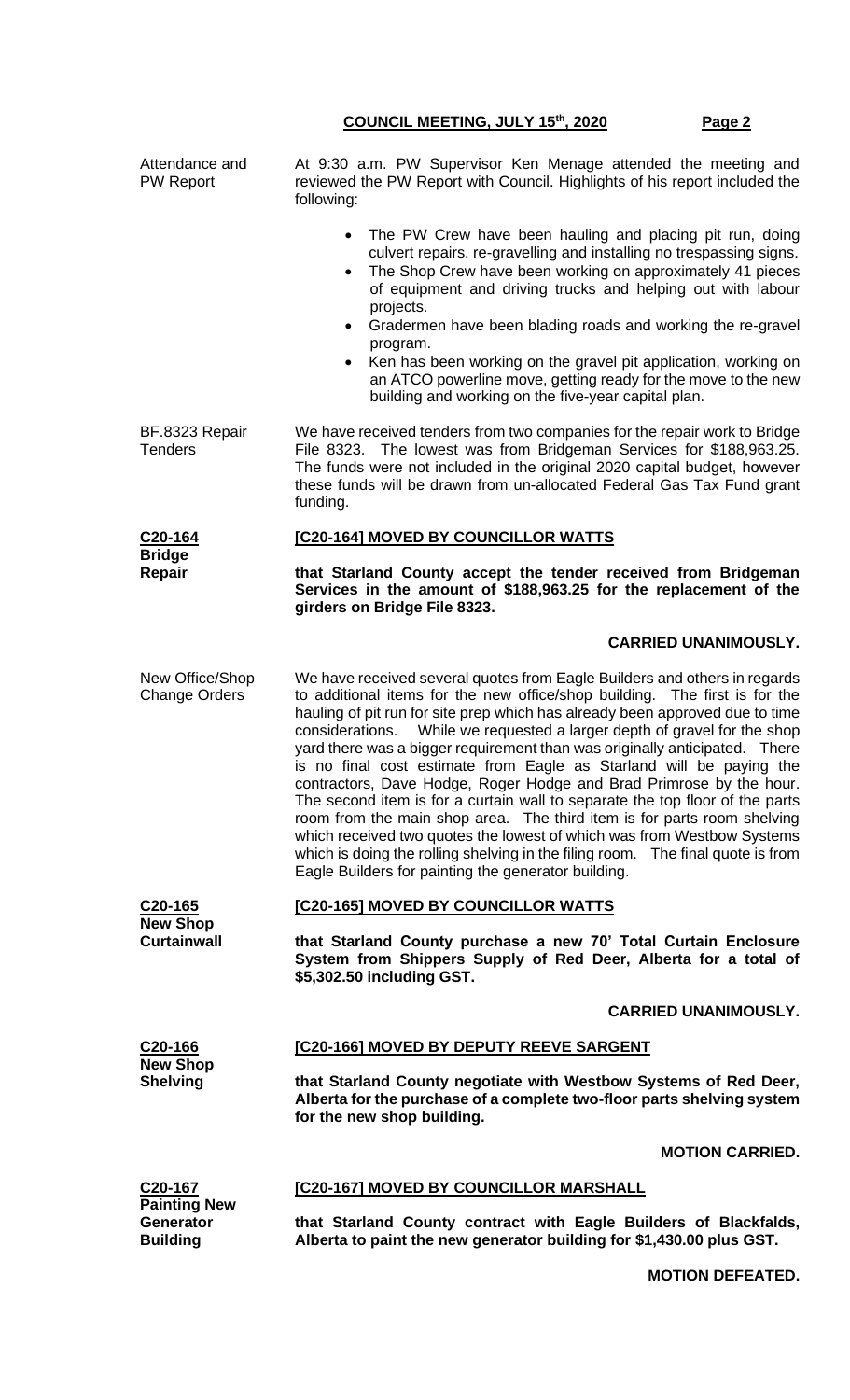Council Video Equipment Assistant CAO Kreke reviewed with Council options for the video equipment setup for the new council chambers. Options were included for a projector system, a large single screen TV system and a multi-screen TV system. The lowest cost, and recommended option, was for a projector system. Council would like the system to work on three walls of the council chambers. **C20-168 Council Room Video Equipment [C20-168] MOVED BY COUNCILLOR REW that Starland County purchase an LED projector system with three installed screens for the new Starland County council chambers. CARRIED UNANIMOUSLY.** Morton Pit Archaeological Report An update was received from Stantec Consulting on the Archaeological Study on the North Morton Pit. The update lists the work completed to date and outlines the next steps in the process. Once their data is compiled they will be submitting a recommendation for next steps which may be for more site excavation work. Vehicle Damage Claim Maryrose Pahl of Okotoks, Alberta has put in a damage claim for damage received from a rock which she claimed came off a gravel haul truck driving on Highway 851 on June 26th, 2020. The claim is for \$595.00. Council did not feel that the complaint could be proven to be from a County vehicle and if she wishes to pursue this claim she would need to contact Starland County's insurance company.. Departure At 10:35 a.m. Ken departed from the meeting. Attendance and MS Report At 10:36 a.m. Municipal Services Manager Glen Riep attended the meeting and reviewed his MS report with Council. Highlights of the report included: There was a major leak within the CLV truck fill station that resulted in damage to some electrical components including the truck fill dispensing unit. The unit is mostly sealed other than 2 small holes in the cabinet which was enough to allow water inside the cabinet. The failure was a result of a blown gasket on the distribution line feeding the rural system. As a result, there was some system downtime and the system also needed to be flushed. • Mowing operations have been going ahead with mowing taking place wherever it is not too wet to get into. The cemeteries have been the main objective while working in the campgrounds as much as possible. The mowing crew has been enhanced greatly with the addition of 2 summer crew members. • The Stars Foundation has contacted Glen in regards to an enhanced service to remote areas including campgrounds. The service is to provide a quicker response to critical situations where the STARS service is required. The information would be made available at the campgrounds and allows visitors direct contact with emergency response through the registration system to shorten response times. There is an annual cost associated with the service to each campground location. Attendance and Ethelo Delegation **Presentation** At 11:00 a.m. Finance Manager Judy Fazekas and Bradley Roulston of Ethelo Decisions attended the meeting. Elthelo Decisions provides a platform that provides citizen engagement tools including surveys, online engagements, group analysis and virtual open houses. These services would be useful in a County wide engagement process as to the future plans of Starland County. The company offers various packages that include an assortment of tools which can be tailored to meet customer needs. Departure **At 11:45 a.m. Bradley departed from the meeting.**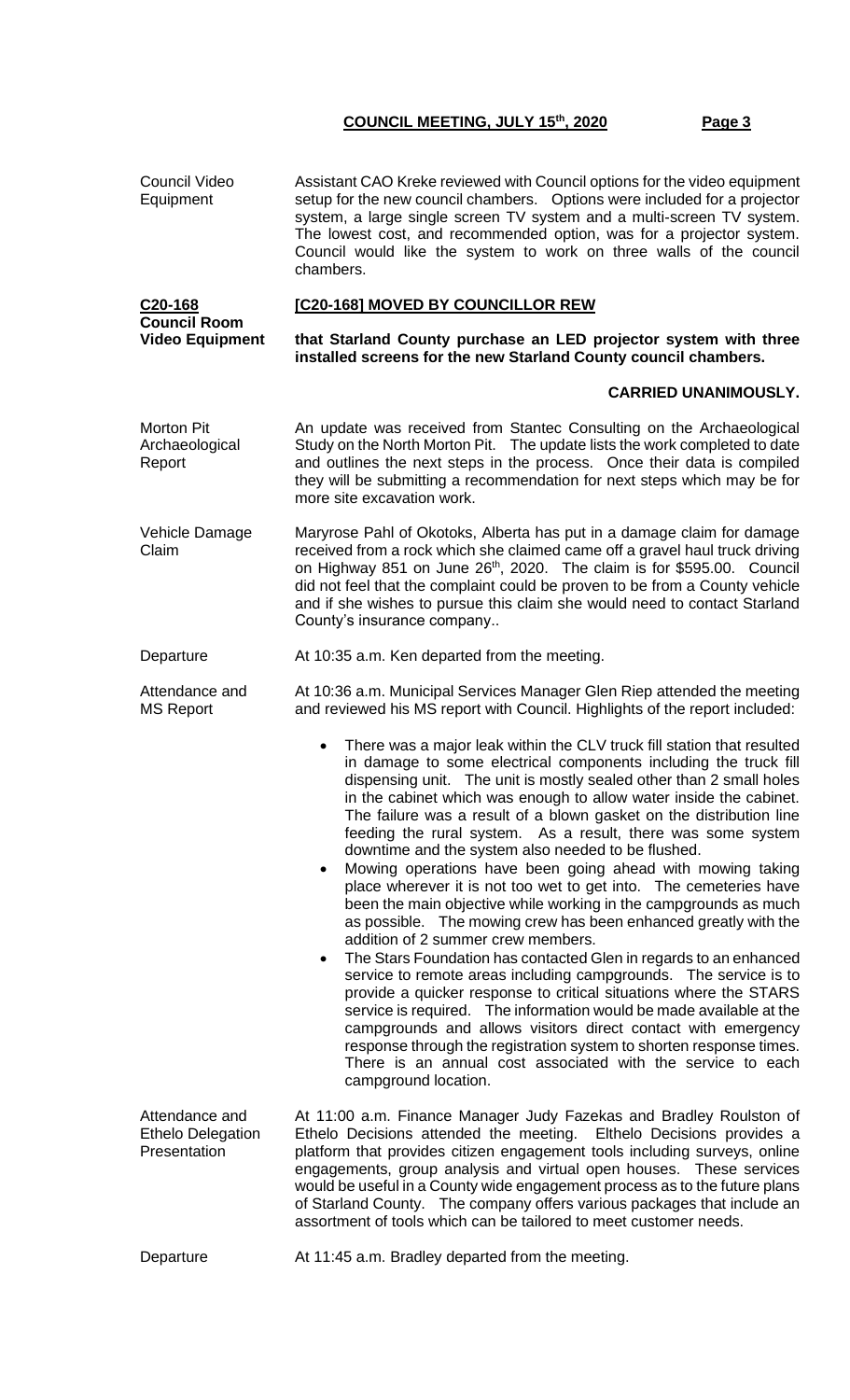| Village of Morrin<br><b>Waste Plant</b>                       | The Village of Morrin has requested that Starland County extend the<br>contract for water plant maintenance until the end of July as their newly<br>hired water operator cannot start until August 1 <sup>st</sup> . Currently the water<br>operator agreement ends on July 15 <sup>th</sup> .                                                                                                                                                                                                                                                                                                 |  |  |
|---------------------------------------------------------------|------------------------------------------------------------------------------------------------------------------------------------------------------------------------------------------------------------------------------------------------------------------------------------------------------------------------------------------------------------------------------------------------------------------------------------------------------------------------------------------------------------------------------------------------------------------------------------------------|--|--|
| C20-169                                                       | [C20-169] MOVED BY COUNCILLOR WATTS                                                                                                                                                                                                                                                                                                                                                                                                                                                                                                                                                            |  |  |
| <b>Extension of</b><br><b>Morrin Water</b><br><b>Contract</b> | that Starland County extend the term of the Morrin Water Plant<br>Operations Contract until July 31 <sup>st</sup> , 2020.                                                                                                                                                                                                                                                                                                                                                                                                                                                                      |  |  |
|                                                               | <b>MOTION CARRIED.</b>                                                                                                                                                                                                                                                                                                                                                                                                                                                                                                                                                                         |  |  |
| <b>Volunteer Mowing</b>                                       | As a number of private citizens have been assisting the County in providing<br>mowing services to county recreation site administration is looking for ways<br>to support these volunteers. Suggestions include the provision of fuel for<br>the mowers and public acknowledgement. Council has directed<br>administration to post a thank you to these volunteers in a number of public<br>However, as our maintenance crew has been expanded,<br>mediums.<br>Municipal Services Manager Glen Riep noted that our crews would handle<br>mowing from here on.                                  |  |  |
| Departure                                                     | At 12:25 p.m. Glen departed from the meeting.                                                                                                                                                                                                                                                                                                                                                                                                                                                                                                                                                  |  |  |
| Long Term<br><b>Financial Plans</b>                           | Finance Manager Judy Fazekas reviewed with Council draft copies of the<br>newly required 3-year operational plan and 5 year capital plan. These<br>documents are new requirements under section 283.1 of the newly revised<br>Municipal Government Act.  The documents amalgamate the existing long-<br>term capital budgets of each department as well as estimating a trend<br>growth model for county operating expenses and revenues. Long term<br>secured funding is not required for either document though the documents<br>must be reviewed and updated annually.                      |  |  |
| 2 <sup>nd</sup> Quarter<br><b>Financial Report</b>            | Finance Manager Judy Fazekas reviewed with Council a copy of the 2 <sup>nd</sup><br>Quarter end financial report.<br>Currently we are on budget target for<br>operational spending with capital lagging behind due to typical billing cycles<br>related to the new building. Revenues are still largely outstanding as the<br>tax deadline is later this fall. There will still be a large portion of tax revenue<br>that will need to be written off as Trident Exploration is still listed as holding<br>a large number of taxable properties even though the company is in<br>receivership. |  |  |
| <b>RMA EOEP</b><br>Course                                     | The Rural Municipalities of Alberta will be offering its second virtual<br>educational course, Corporate Planning and Finance, to be offered on a<br>number of dates in late July and early August.                                                                                                                                                                                                                                                                                                                                                                                            |  |  |
| C <sub>20</sub> -170                                          | [C20-170] MOVED BY COUNCILLOR REW                                                                                                                                                                                                                                                                                                                                                                                                                                                                                                                                                              |  |  |
| <b>EOEP Course</b><br><b>Registration</b>                     | that all Councillors wishing to attend the Elected Officials Education<br>Training Program, Corporate Planning and Finance, be authorized to<br>attend and that registration and expenses be paid.                                                                                                                                                                                                                                                                                                                                                                                             |  |  |
|                                                               | <b>CARRIED UNANIMOUSLY.</b>                                                                                                                                                                                                                                                                                                                                                                                                                                                                                                                                                                    |  |  |
| Lilico School<br><b>Site</b>                                  | A request has been received for permission to graze cattle on the Starland<br>County owned Lilico School Site on the NW 9-32-16-W4 from the Hutterian<br>Brethren Church of Craigmyle. The site consists of 2 acres and is currently<br>unused. Council is in agreement with this arrangement as the grazing<br>would keep the site clean.                                                                                                                                                                                                                                                     |  |  |
| Council<br>Committees                                         | All councillors present reported briefly on the committees to which they are<br>appointed.                                                                                                                                                                                                                                                                                                                                                                                                                                                                                                     |  |  |
| Council<br>Communications                                     | <b>Council Communications:</b>                                                                                                                                                                                                                                                                                                                                                                                                                                                                                                                                                                 |  |  |
|                                                               | Prairie Land Public School Division re: Board Highlights<br>i)                                                                                                                                                                                                                                                                                                                                                                                                                                                                                                                                 |  |  |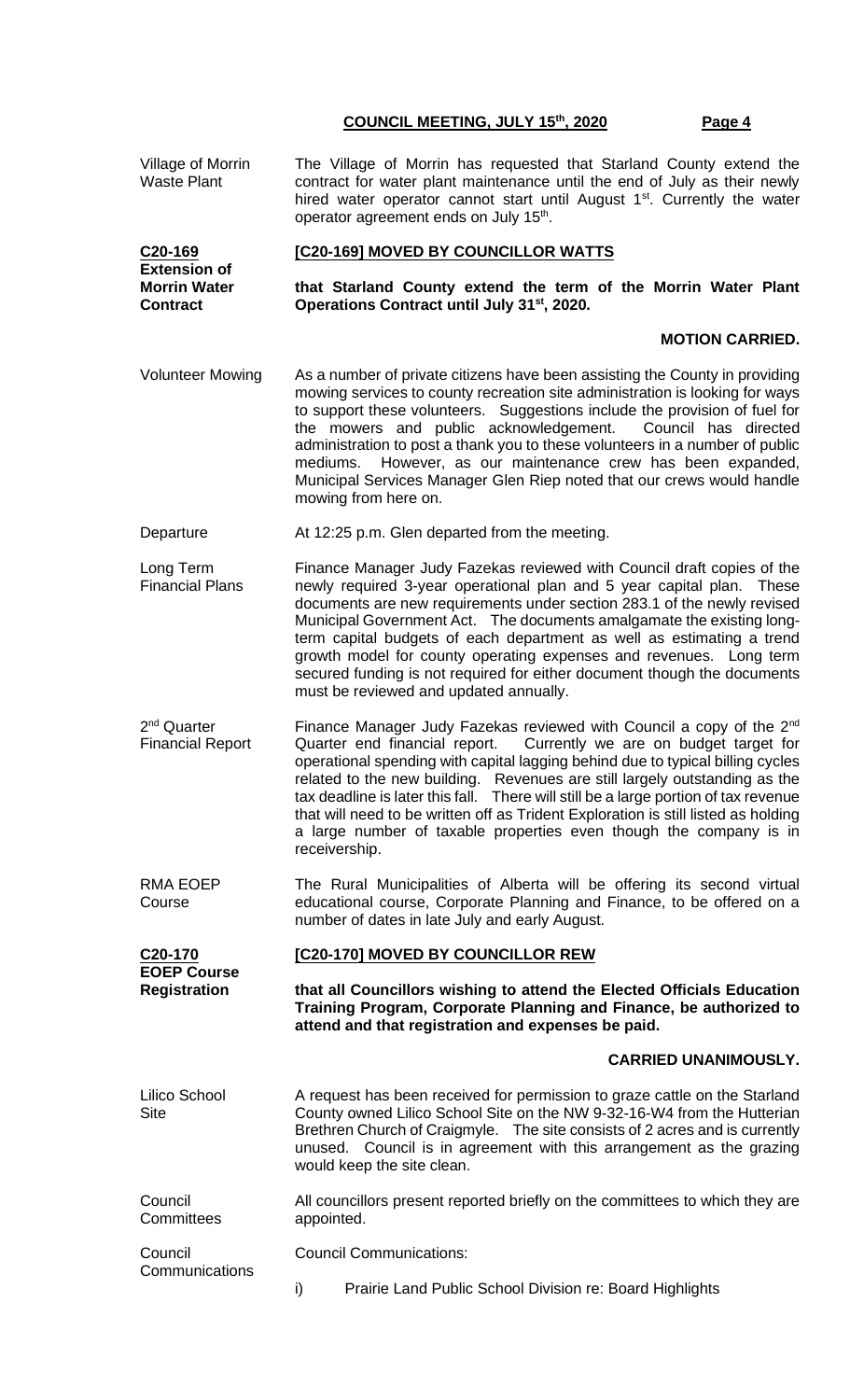- ii) Rural Municipalities of Alberta
	- Contact Newsletter (3 Issues)
	- President's Update June 2020 and July 2020
	- TMA Update for July 2020 for RMA Districts

#### **[C20-171] MOVED BY COUNCILLOR REW**

**that under the exemption granted by Section 17, Division 2, Part 4 of the Freedom of Information and Protection of Personal Privacy Act Reeve Wannstrom, Deputy Reeve Sargent and Councillors Watts, Rew and Marshall along with Staff Bremer and Kreke proceed with the meeting In-Camera at 2:05 p.m.**

# **CARRIED UNANIMOUSLY.**

**[C20-172] MOVED BY COUNCILLOR REW**

**C20-172 Motion to Proceed Out of In-Camera**

**that the meeting proceed out of In-Camera at 2:25 p.m.**

# **CARRIED UNANIMOUSLY.**

**C20-171 Motion to Proceed In-Camera**

Accounts Accounts - see prior motion.

| A.H. GRADER SERVICE LTD.               | CK# 50862 | 10,804.50 |
|----------------------------------------|-----------|-----------|
| <b>ACTIVE GLASS</b>                    | CK# 50863 | 236.25    |
| ADAMS INDUSTRIAL SUPPLIES INC.         | CK# 50864 | 57.62     |
| <b>ALBERTA MUNICIPAL AFFAIRS</b>       | CK# 50865 | 4,811.98  |
| ALTAGAS UTILITIES INC.                 | CK# 50866 | 1,925.66  |
| <b>AUTO VALUE PARTS - DRUMHELLER</b>   | CK# 50867 | 993.34    |
| BURT, EDWIN L.                         | CK# 50868 | 150.00    |
| <b>RECEIVER GENERAL</b>                | CK# 50869 | 2,820.00  |
| CARLSON, JASON J                       | CK# 50870 | 169.40    |
| CHRIST THE REDEEMER C.S.R.D #3         | CK# 50871 | 4,285.94  |
| CRAIGMYLE OILFIELD SERVICES LTD.       | CK# 50872 | 4,796.40  |
| <b>DEKRA-LITE</b>                      | CK# 50873 | 1,617.28  |
| <b>DIGITEX CANADA INC.</b>             | CK# 50874 | 28.81     |
| DIRECTDIAL.COM                         | CK# 50875 | 19,324.65 |
| DRUMHELLER CHRYSLER                    | CK# 50876 | 54.60     |
| EAST CENTRAL GAS CO-OP LTD.            | CK# 50877 | 317.24    |
| <b>ENMAX</b>                           | CK#50878  | 9,992.65  |
| GFL ENVIRONMENTAL INC.                 | CK# 50879 | 239.40    |
| INTERSTATE BILLING SERVICE, INC.       | CK# 50880 | 4,979.46  |
| <b>GREATWEST KENWORTH LTD.</b>         | CK# 50881 | 19.24     |
| <b>GRIFFITH, SHERRY</b>                | CK# 50882 | 199.50    |
| HENRY KROEGER REGIONAL WATER           | CK# 50883 | 191.59    |
| HI-WAY 9 EXPRESS LTD.                  | CK# 50884 | 282.48    |
| HRDOWNLOADS INC.                       | CK# 50885 | 1,789.83  |
| IMAGE CRAFTER SIGNS INC.               | CK# 50886 | 648.90    |
| KIEMELE, LOIS K.                       | CK# 50887 | 5,420.59  |
| <b>KNEEHILL COUNTY</b>                 | CK# 50888 | 1,103.15  |
| KUHL TUF WEAR LTD.                     | CK# 50889 | 157.50    |
| <b>LAPP</b>                            | CK# 50890 | 21,495.33 |
| <b>LOOKER OFFICE EQUIPMENT</b>         | CK# 50891 | 45,849.40 |
| <b>LOOMIS EXPRESS</b>                  | CK# 50892 | 40.91     |
| MARSHALL, MURRAY                       | CK# 50893 | 257.00    |
| MARSHALL, RAMSAY & LINDA               | CK# 50894 | 1,500.00  |
| <b>NETAGO</b>                          | CK# 50895 | 320.00    |
| <b>NEW WEST FREIGHTLINER INC-RD</b>    | CK#50896  | 4,056.53  |
| <b>OASIS CARWASH &amp; CONVENIENCE</b> | CK# 50897 | 23.67     |
| PETERSON AUTO BODY LTD.                | CK# 50898 | 387.21    |
| PETTY CASH                             | CK# 50899 | 213.14    |
| PIONEER RESEARCH CORPORATION           | CK# 50900 | 4,277.86  |
| RECEIVER GENERAL OF CANADA             | CK# 50901 | 48,304.06 |
| REW, JOHN                              | CK# 50902 | 5,038.77  |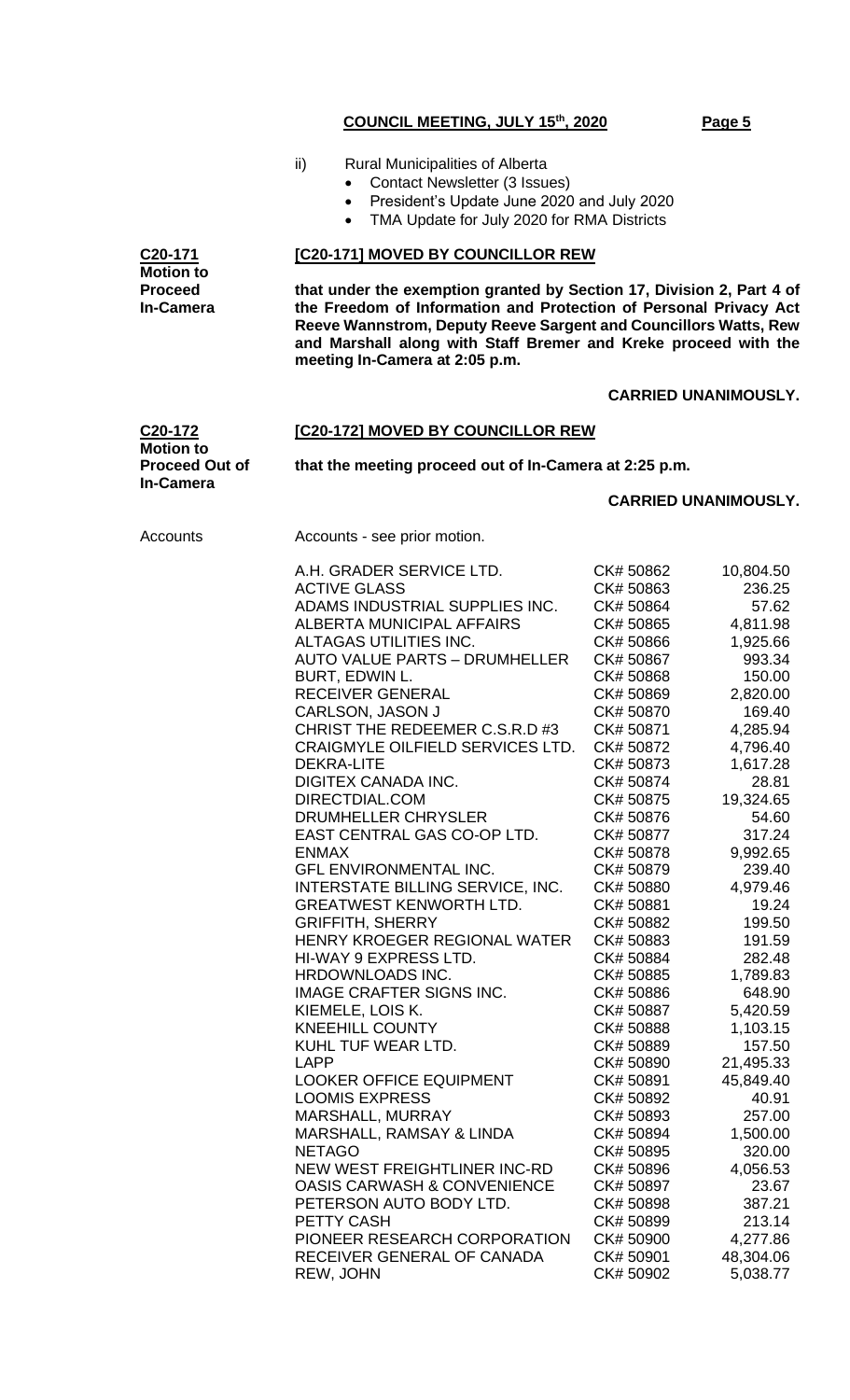| RICHMOND, JAMES E. & STEPHANIE A. CK# 50903<br>RMA FUEL<br>SARGENT, ROBERT | CK# 50904<br>CK# 50905 | 3,115.23<br>17,226.55 |
|----------------------------------------------------------------------------|------------------------|-----------------------|
|                                                                            |                        |                       |
|                                                                            |                        |                       |
|                                                                            |                        | 2,374.10              |
| STANTEC CONSULTING LTD.                                                    | CK# 50906              | 13,120.93             |
| STARLAND REGIONAL WATER                                                    | CK# 50907              | 4,128.39              |
| TELUS                                                                      | CK# 50908              | 222.48                |
| TELUS MOBILITY INC.                                                        | CK# 50909              | 1,305.16              |
| THOMAS, GARETH R                                                           | CK# 50910              | 140.68                |
| TRINUS TECHNOLOGIES INC.                                                   | CK# 50911              | 3,024.00              |
| TROCHU MOTORS LTD.                                                         | CK# 50912              | 113.93                |
| <b>WANNSTROM, STEVE</b>                                                    | CK# 50913              | 257.00                |
| WARWICK PRINTING CO. LTD                                                   | CK# 50914              | 613.50                |
| WATER PURE & SIMPLE                                                        | CK# 50915              | 90.00                 |
| WATTS, BROOKS & WATTS, JACKIE                                              | CK# 50916              | 10,385.44             |
| WATTS, JACKIE                                                              | CK# 50917              | 438.93                |
| WESTERN CHEVROLET BUICK GMC                                                | CK# 50918              | 101.54                |
| WESTVIEW CO-OPERATIVE ASSN LTD.                                            | CK# 50919              | 323.16                |
| WOLF, TRACY                                                                | CK# 50920              | 1,305.00              |
| WSH LABS (1992) LTD.                                                       | CK# 50921              | 1,638.00              |
| 1121113 ALBERTA LTD                                                        | CK# 50922              | 1,693.13              |
| 1325856 ALBERTA LTD.                                                       | CK# 50923              | 28.00                 |
|                                                                            |                        |                       |

| <b>Sub-Total:</b>                    | \$        | 270,826.99   |
|--------------------------------------|-----------|--------------|
| TELUS MOBILITY INC.                  | CK# 50924 | 194.75       |
| <b>Sub-Total:</b>                    |           | \$<br>194.75 |
| ACKLANDS-GRAINGER INC.               | CK# 50925 | 537.13       |
| ADAMS INDUSTRIAL SUPPLIES INC.       | CK# 50926 | 737.79       |
| ADVANCED COOLANT TECHNOLOGIES        | CK# 50927 | 1,443.51     |
| AIR LIQUIDE CANADA INC.              | CK# 50928 | 389.97       |
| ALBERTA GOVERNMENT SERVICES          | CK# 50929 | 70.00        |
| ALBERTA MUNICIPAL HEALTH&SAFETY      | CK# 50930 | 630.00       |
| ALBERTA ONE-CALL CORPORATION         | CK# 50931 | 151.20       |
| ARN'S EQUIPMENT LTD.                 | CK# 50932 | 299.47       |
| ATB FINANCIAL MASTERCARD             | CK# 50933 | 1,175.06     |
| ATCO STRUCTURES & LOGISTICS LTD.     | CK# 50934 | 10,316.25    |
| <b>AUTO VALUE PARTS - DRUMHELLER</b> | CK# 50935 | 1,535.90     |
| AUTO-QUIP                            | CK# 50936 | 880.21       |
| <b>AVON SECURITY PRODUCTS</b>        | CK# 50937 | 2,012.85     |
| <b>BARRON, FRANCIS</b>               | CK# 50938 | 658.00       |
| <b>BIG COUNTRY GAS CO-OP</b>         | CK# 50939 | 237.67       |
| BRIDGEMEN SERVICES LTD.              | CK# 50940 | 6,825.00     |
| CERVUS AG EQUIPMENT LP               | CK# 50941 | 10,273.11    |
| CIMA CANADA INC.                     | CK# 50942 | 277.20       |
| CINTAS CANADA LIMITED                | CK# 50943 | 258.44       |
| CLEARTECH INDUSTRIES INC.            | CK# 50944 | 620.07       |
| <b>COULEE VIEW FABRICATION</b>       | CK# 50945 | 2,299.50     |
| <b>DEKRA-LITE</b>                    | CK# 50946 | 211.84       |
| DIGITEX CANADA INC.                  | CK# 50947 | 1,041.93     |
| DRUMHELLER SOLID WASTE               | CK# 50948 | 361.57       |
| FOURLANE FORD SALES LTD.             | CK# 50949 | 253.48       |
| INTERSTATE BILLING SERVICE, INC.     | CK# 50950 | 359.71       |
| HENRY KROEGER REGIONAL WATER         | CK# 50951 | 15,229.35    |
| HI-WAY 9 EXPRESS LTD.                | CK# 50952 | 549.24       |
| KNEEHILL COUNTY                      | CK# 50953 | 15,750.00    |
| LAVERTY-ROLF, PATRICIA LYNN          | CK# 50954 | 850.00       |
| LN LAND DEVELOPMENT TECH             | CK# 50955 | 1,102.50     |
| LAPP                                 | CK# 50956 | 21,382.59    |
| <b>LOOMIS EXPRESS</b>                | CK# 50957 | 185.52       |
| MACDERMID, DANIEL H.                 | CK# 50958 | 500.00       |
| MARSHALL, MURRAY                     | CK# 50959 | 177.00       |
| MORRIN FOODS                         | CK#50960  | 89.24        |
| NEW WEST FREIGHTLINER INC-RD         | CK# 50961 | 205.11       |